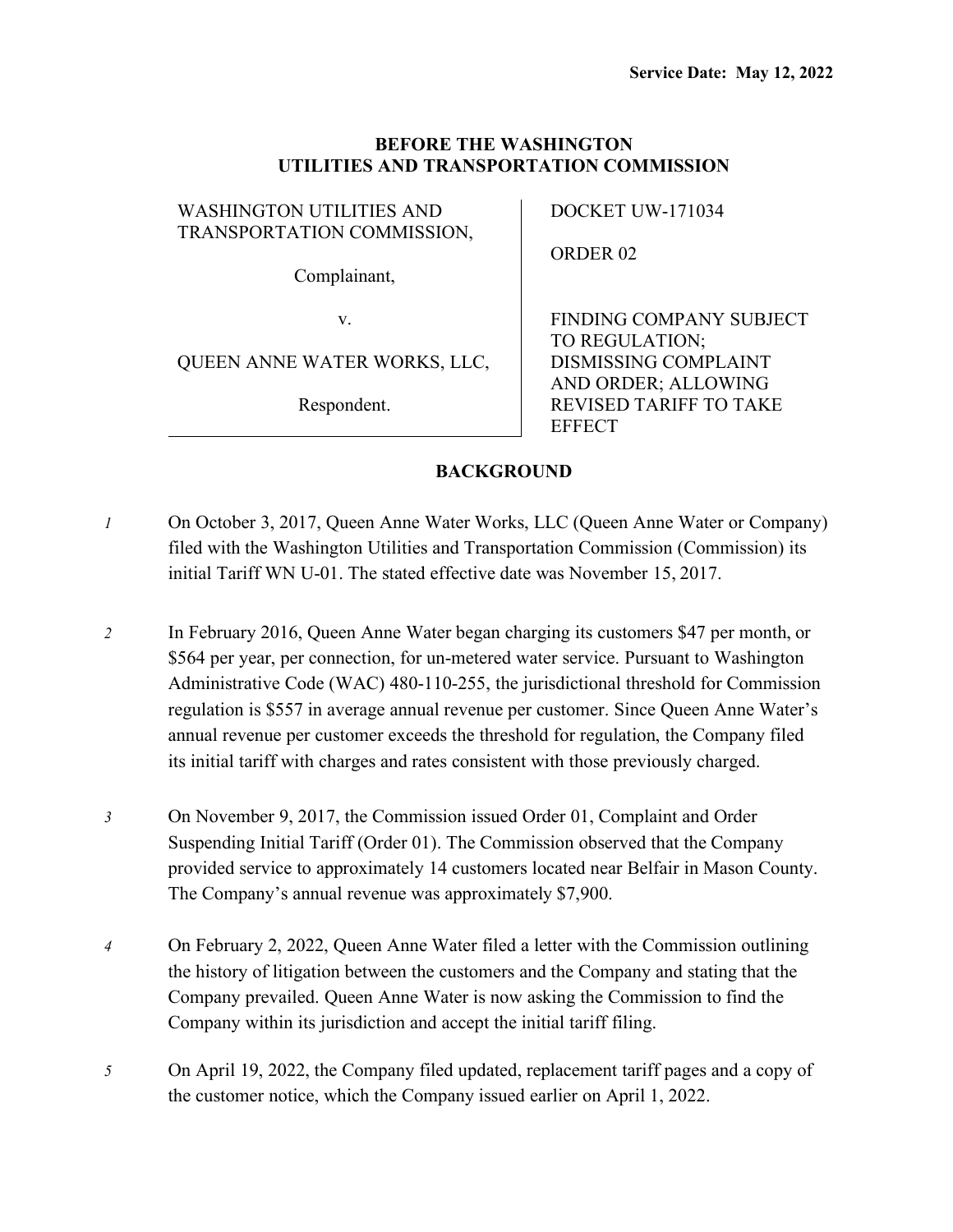- *6* On May 9, 2022, the Company again filed updated, replacement tariff pages, which provided an effective date of May 13, 2022.
- *7* Commission staff (Staff) reviewed the Company's customer billing statements from February 2022 and confirmed that the Company was billing customers \$47 per month as it stated. Additionally, Staff observes that the Company was billing a capital surcharge for emergency repairs conducted to fix a broken watermain that occurred in the summer of 2021. The Company provided invoices and the calculations it used to determine the amount of the surcharge, which will expire August 1, 2022. Staff further reviewed the Company's financial operations, income statement, and balance sheet for calendar year 2021. Staff determined that the majority of the Company's expenses consisted of payments to the Satellite Management Agency for operating the system, including maintenance, meter reading, and customer billings.
- *8* Staff believes that the expenses and revenues provided by the Company are prudent and necessary to provide water service to its customers. Staff believes the proposed rates contained in the Company's revised tariff are fair, just, reasonable, and sufficient. Staff therefore recommends that the Commission dismiss the complaint and order suspending the initial tariff filed by Queen Anne Water Works, LLC, on October 3, 2017, find the Company subject to Commission regulation under WAC 480-110-255, and allow the revised tariff filed on May 9, 2022, to become effective May 13, 2022, by operation of law.
- *9* While the Company instituted a surcharge for emergency repairs without first seeking approval from the Commission, Staff believes the surcharge was reasonable and necessary. Staff also notes that the surcharge will expire soon. Staff recommends that the Commission take no further action with respect to the emergency repairs surcharge.

#### **DISCUSSION**

*10* We agree that the Company should be found subject to Commission regulation. Pursuant to RCW 80.04.010(30)(b) and WAC 480-110-255(1)(b), the Commission regulates investor-owned water companies that have one hundred or more customers or that have average revenue of more than five hundred fifty-seven dollars per customer per year. Queen Anne Water Works meets the jurisdictional threshold for annual revenue percustomer set forth in WAC 480-110-255(1)(b) and should be found subject to the Commission's jurisdiction. It is in the public interest to find the Company subject to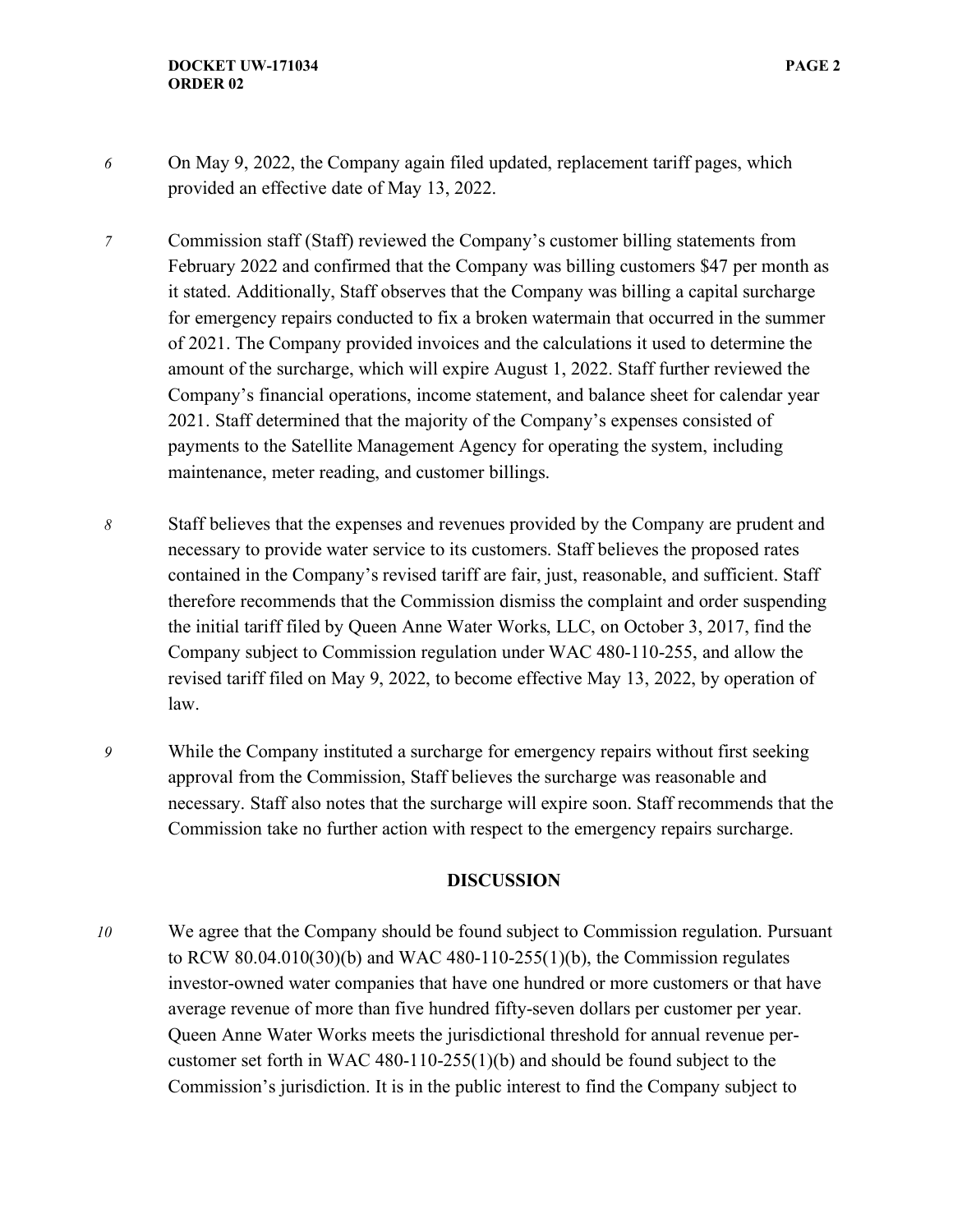Commission regulation with the associated rights and privileges of consumer protection for its customers.

*11* We also agree with Staff's recommendation to dismiss Order 01 and to allow the Company's revised tariff filed on May 9, 2022, to become effective May 13, 2022. We find the Company's proposed charges and rates are fair, just, reasonable, and sufficient.

# **FINDINGS AND CONCLUSIONS**

- *12* (1) The Commission is an agency of the State of Washington vested by statute with the authority to regulate rates, regulations, practices, accounts, securities, transfers of property and affiliated interests of public service companies, including water companies.
- *13* (2) Queen Anne Water is a water company and a public service company subject to Commission jurisdiction.
- *14* (3) This matter came before the Commission at its regularly scheduled meetings on November 9, 2017, on April 28, 2022, and again on May 12, 2022.
- *15* (4) The initial tariff Queen Anne Water filed on October 3, 2017, and revised on May 9, 2022, would charge rates for service provided by Queen Anne Water.
- *16* (5) Queen Anne Water has demonstrated that the initial tariff charges and rates would result in rates that are fair, just, reasonable, and sufficient.
- *17* (6) Order 01 should be dismissed, and the Company's revised tariffs should be allowed to go into effect May 13, 2022, by operation of law.

#### **ORDER**

### **THE COMMISSION ORDERS:**

- *18* (1) Queen Anne Water Works, LLC, is subject to Commission jurisdiction under RCW 80.04.110.
- *19* (2) Order 01 in Docket UW-171034, suspending the tariff filed by Queen Anne Water Works, LLC, is DISMISSED.